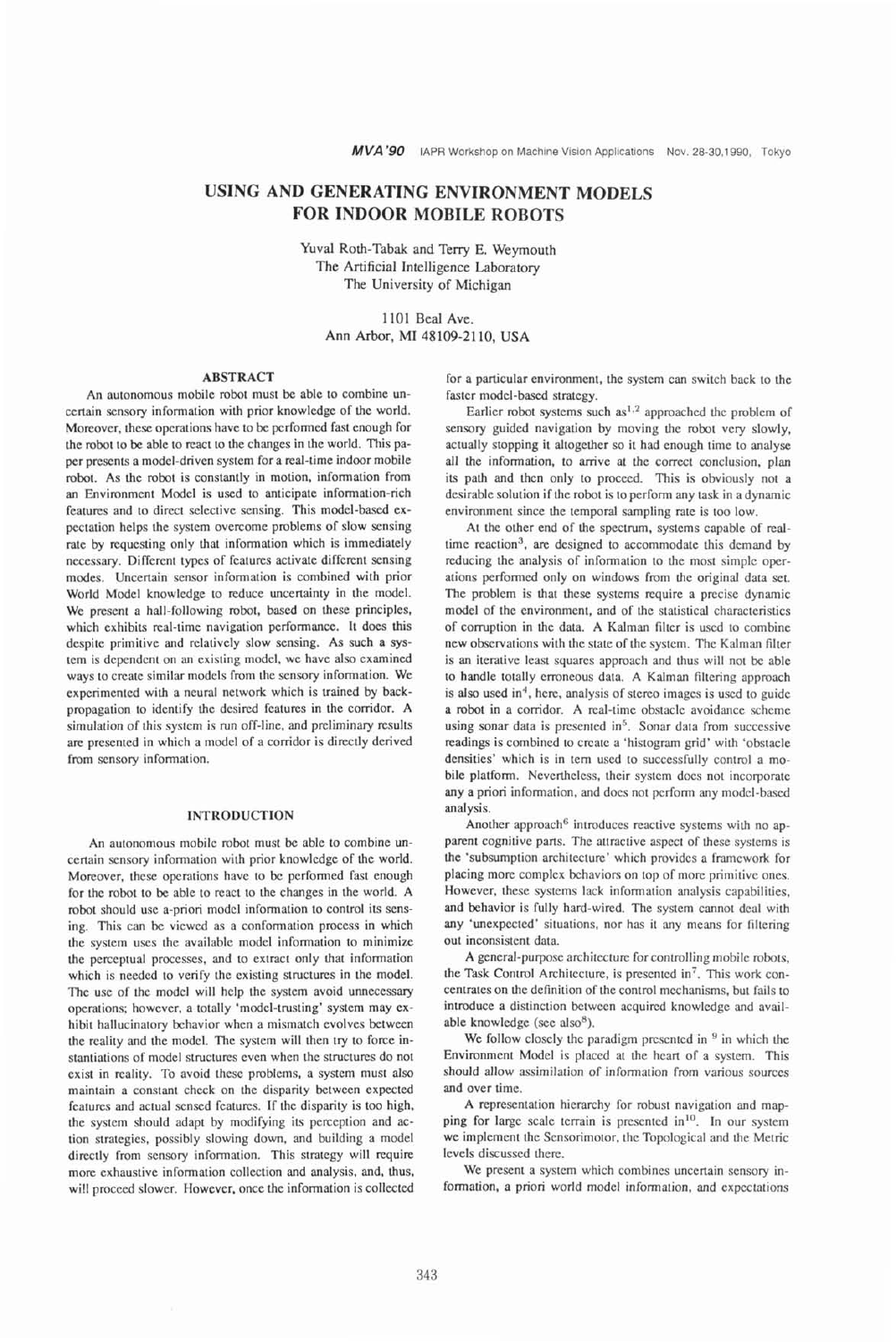from the previous environment model state, to generate a new consensus state. The state of the environment model is used to control the robot's motors, and to guide a selective sensing mode.

A system which is entirely dependent on a-priori information for its modcl construction is prune to problems of misinterpretations of sensory information. Such misinterpretations may result from the dynamic nature of an environment, temporary sensor failure or bad performance, and other unpredictable but expectcd situations. An autonomous system should thus have the means to protect itself by being able to question the accuracy of its model and build a new one if necessary. To overcome the problcms of a totally 'modcl-trusting' system we have cxperimcntcd with a neural network which is trained by back-propagation to identify desired features in the environment. The network uses a special 1-step feedback of its previous output state which providcs the system with first ordcr dynamic continuity, and improves its pcrformance. **A** simulation of this systcm is run off-line, and preliminary results in which a model of a corridor is built strictly based on sensory information are prcsentcd.

#### **ENVIRONMENTIWORLD MODELS**

An intelligent autonomous system working in an unstructured, dynamic environment requires models for navigation, planning, object recognition, and internal process control. The model uscd by such an autonomous agent is usually referred to as the World Modcl (WM). The WM includes information about the work space, objects, properties of objects, relationships among them, evcnts that can occur, and any other relevant information<sup>9</sup>.

We distinguish between the WM which contains relatively fixed information and the Environmcnt Model (EM) which contains more detailed, dynamic, and explicitly task-oricnted information. The WM and EM have similarities to long-term and



Figure **1:** Information Flow Diagram

short-term memories in many systems<sup>11</sup>, though there are some fundamental differences. The most important difference is the explicit attempt to capture 'locality' (temporal, spatial, and contextual) of information in the EM.

Our system demonstrates these concepts and some of the interactions between the models and the sensory information (see figure 1). A global data base - the World Model - represents all the information known a priori about the environment. In our

test case (hall-following) this model is a floor plan of the hallway showing the exact position of each door and other openings along both walls. It includes the name of the room associated with each door. The environment modcl, on the other hand, contains dynamic information such as the robot's position and orientation, position of landmarks relative to the robot, state of objects in the environment etc. The environment model is created from a combination of scnsory information and data from the World Model.

Finally, the information in the Environment Model and that from the World Model are combined to create the Expectation. The Expcctation can be defincd in terms of Environmcnt Modcl structures (next position, orientation ctc), or in tcrms of scnsory data (actual expected readings from sensors). The Expcctation is used to control the sensing direction and modc.

#### **MODEL DRIVEN APPROACH**

An autonomous agent interacting dynamically with the cnvironment reacts to the sensed information and to changes in its internal model. The mechanisms that control these reactions can be dividcd into two main categories: sequential mechanisms, or event drivcn mechanisms. Scqucntial mechanisms follow a predetermined sequence of operations, whereas the event driven mechanisms will vary according to the changing events. The disadvantages of scqucntial mechanisms lie with their inadequacy to deal with general cases. Their advantage, however, is that bounds on the computation time can be easily derived. This is especially critical for meeting completion time requirements in real-time systems.

Event drivcn mechanisms can be further dividcd into two sub-categories: data driven, and model driven. In the data driven mechanisms sensory information is used to control the algorithms, in the model driven approach model information is used. The modcl driven mechanism uses processed information. thus takes into account the uncenainty in sensory information, previous data. and expectations. Also, in these mechanisms, the complexity of the operation is proportional to the complexity of the model, and not to that of the sensed data. Roth-Tabak and Jain<sup>12</sup> have demonstrated a model driven approach for information assimilation and modcl building using multiple views. This allows their algorithm to be fully parallelizable. Data driven mechanisms, on the other hand, can be used for reflexive behavior, when immediate reaction is nccessary to avoid potentially dangerous situations, in which case information is extracted directly from the sensors to save time. The danger is that the system loses contact with the real environment because the extensive use of data driven mechanisms can generate 'confusions' due to bad data or wrong interpretation.

Our system combines all three mechanisms :

- A sequence of operations mainly sensing, integrating the information, and reacting, guarantees that although the robot is constantly in motion, it is also constantly 'in touch' with the environment.
- **l** Simple input data analysis is performed repeatedly and guarantces that the robot is keeping away from 'troubles', namely avoiding obstacles, and kecping "on track" as it moves down the hall.
- **l** Expectations are used to direct the scnsors. This is a central mechanism since it mediates the flow of information back into the modcl, which is used to establish the updated environment modcl values. This is a focus of attention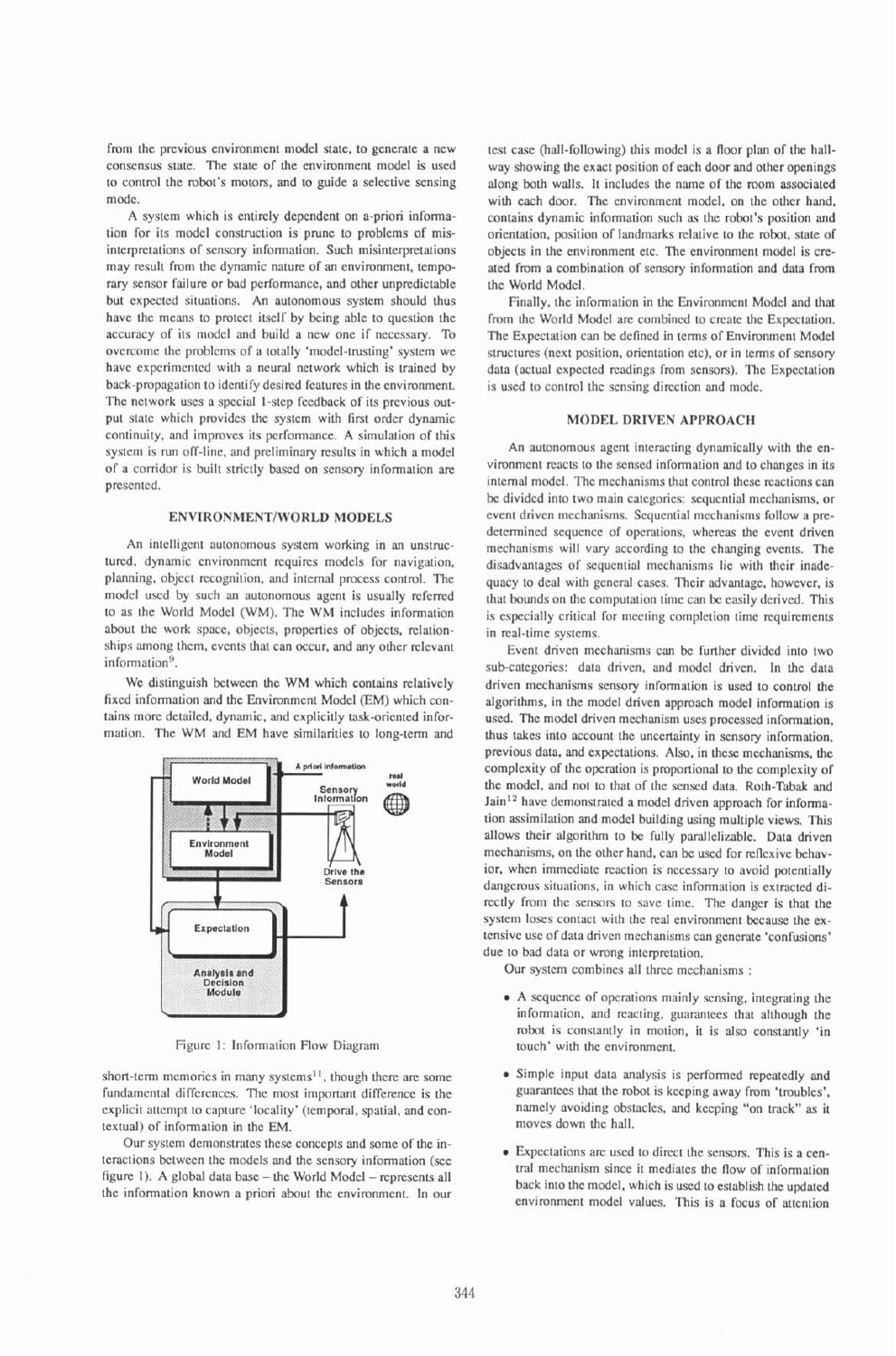mechanism which helps the system to ignore large pieces of potentially distracting information and concentrate its full analysis power on the critical information. It is the key to the real-time capability of our system.

#### Assimilatine Uncertain Information

Information from the sensors is assimilated into the environment modcl on two different axes: 1. information from different sensors given at the same time, and 2. assimilation over time. Sensory information is never fully reliable, however, and one has to to **be** careful when computing average values, to filter out unreasonable values. In our system this is handled by defining flexible uncertainty ranges for the various variables in the environment model, and by generating anticipation values for the sensory readings based on time lapses and dead-reckoning between the sensing intervals.

The information in the environment model is represented as intervals of uncertainty. For example, the robot's longitude position in the hall is given as an interval of size proportional to the uncertainty of the information. As the robot moves and collects more sensory readings, these uncertainty ranges are updated using two basic schemes: *local updating,* and *global updating.* 

In the local updating scheme different sensory information contributes to the updating process. As each data modality carries a different error margin, a new uncertainty range (or set of ranges) is computed for each by taking into consideration the largest error margins. The final range is the intersection of the 'acceptable' readings from all the modalities.

As the local updating is based on the previous instantiated model, although we are trying to use worst case measures, additive errors can creep into the model and confuse the system particularly in cases where the environment consists of repetitive structures. The global updating is introduced to avoid this problem. In this scheme a global uncertainty range is also kept. It is computed relative to an earlier position for which some uncertainty may exist, but for which the true value is known to be within the uncertainty range. The global uncertainty is updated using sensing modalities that can introduce only 'noisy' results but no outliers.

Expectation in our system is used not only to drive the sensors, but also to filter out improbable ('non acceptable') readings. The system uses the previous model and its knowledge of the dynamics, the elapsed time or dead-reckoning, and the World model to anticipate particular readings. The more readings the system accepts the more reliable the model becomes and the smaller the envelop of acceptable readings becomes. If the actual readings are outside of an acceptable envelop they are discarded, and the envelop margins grow.

## **EXPERIMENTAL RESULTS** - **USING A MODEL**

Using the above guidelines a simple robot (Heathkit 2000) can move down a hall at a continuous pace while constantly collecting measurements correcting its orientation, determining its position in the hall, and recognizing special landmarks (doors and openings).

The world model which defines the hallway consists of a combination of metric and non-metric information. The model represents 'places' such as opcnings and doors as intervals. These places determine the sensing mode to be used for properly following the hall. In addition, landmarks such as door beginnings or endings are represented metrically. This information is used to correct the dead-reckoning and detect the actual position of the robot in the hallway (which is defined as an interval of size relative to the certainty of the information).

The environment model consists of the section of the hallway in the vicinity of the robot (properly oriented), and the robot's state. The robot's state consists of its currcnt position (longitude and latitude uncertainty ranges and closest landmarks), current orientation, the latest filtered sensor readings, other parameters representing the system's intcrprctations of its latest sensory information, and sensing mode (based on the surrounding features).

Due to the inherent communication delays in the given system, and to our initial requirement of real-time operation, the sensing control has to be very selective. The system uses two sensing modes, in one it is trying to determine its latitude position and orientation in the hall (which is crucial for survival in the 'hall-jungle'), in the next the systcm is trying to recognize detectable features in the environment and match them to the model (see figure 2).

Our current system is able to navigate itself successfully in the given conidor using three levels of action:

- Reactive the system fires the base sonar sensor constantly, and whenever the range is too small it stops and waits for the obstacle to be moved.
- Corrective Orientation and distance from the walls are kept in a band of values which is large enough to let it move uninterrupted but is small enough to dcal with the potential movements between the measurement cycles.
- Planned Selective sensor readings arc taken only from desired orientation, and at positions whcre, from the world and environment models, they are expected to yield useful results.



Figure 2: Layout for hall-following experiment

The robot ignores uncxpccted readings, such as created by people moving by it, so it is ablc to dcal with this type of dynamics. The robot also recognizes hall features such as openings and doors, and is able to identify closed and open doors. We have also demonstrated the generality of the model and the system by picking a different corridor in the building, and simply loading the new world model of this other corridor with no additional changes to the system. The system was able to perform successfully.